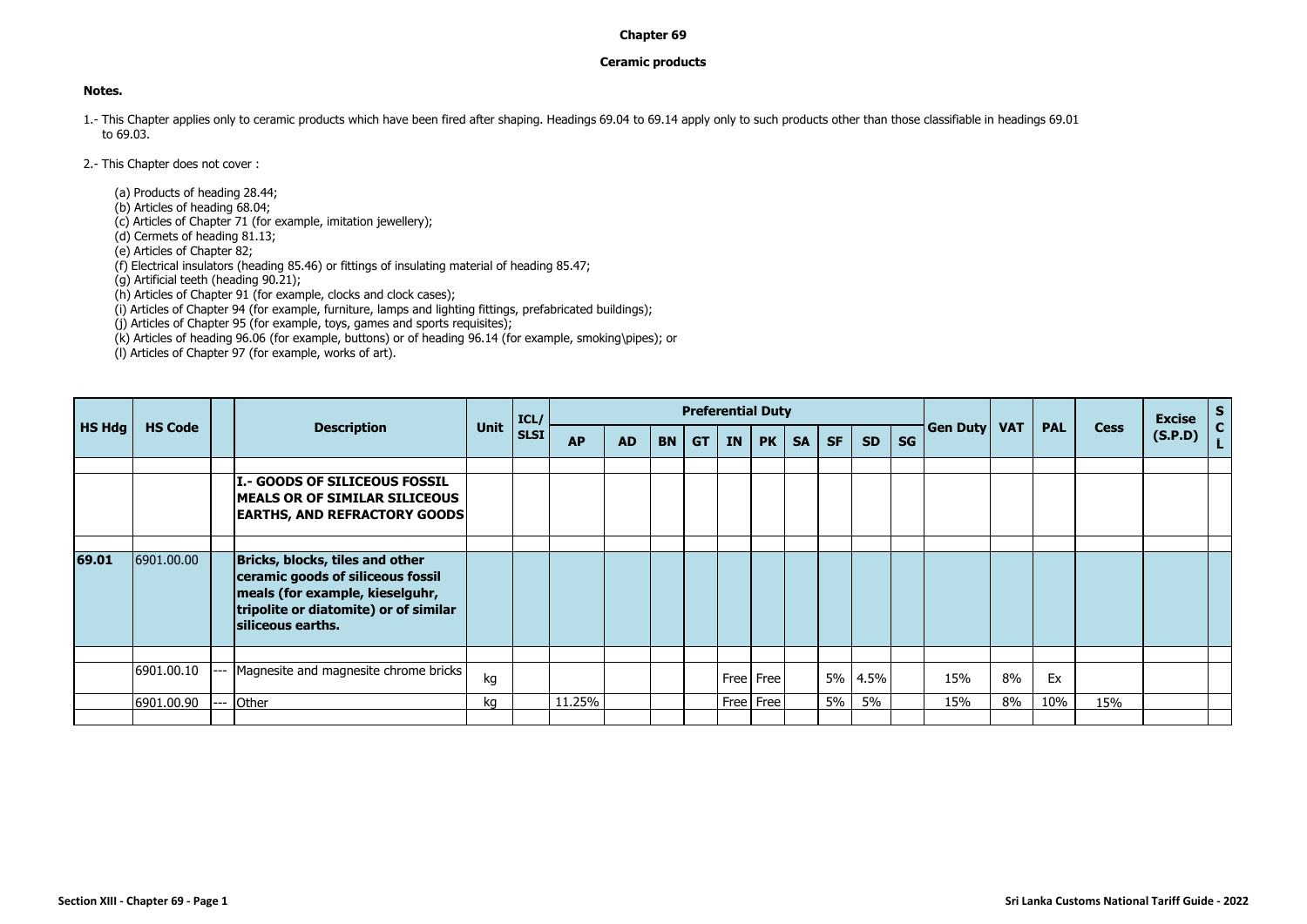|               |                |     |                                                                                                                                                                                                                                           |             | ICL/        |           |           |           |           | <b>Preferential Duty</b> |             |           |           |           |           |                 |            |            |             | <b>Excise</b> | ${\sf s}$                   |
|---------------|----------------|-----|-------------------------------------------------------------------------------------------------------------------------------------------------------------------------------------------------------------------------------------------|-------------|-------------|-----------|-----------|-----------|-----------|--------------------------|-------------|-----------|-----------|-----------|-----------|-----------------|------------|------------|-------------|---------------|-----------------------------|
| <b>HS Hdg</b> | <b>HS Code</b> |     | <b>Description</b>                                                                                                                                                                                                                        | <b>Unit</b> | <b>SLSI</b> | <b>AP</b> | <b>AD</b> | <b>BN</b> | <b>GT</b> | <b>IN</b>                | <b>PK</b>   | <b>SA</b> | <b>SF</b> | <b>SD</b> | <b>SG</b> | <b>Gen Duty</b> | <b>VAT</b> | <b>PAL</b> | <b>Cess</b> | (S.P.D)       | $\mathbf{C}$<br>$\mathbf L$ |
| 69.02         |                |     | Refractory bricks, blocks, tiles and<br>similar refractory ceramic<br>constructional goods, other than<br>those of siliceous fossil meals or<br>similar siliceous earths $(+)$ .                                                          |             |             |           |           |           |           |                          |             |           |           |           |           |                 |            |            |             |               |                             |
|               | 6902.10        |     | Containing by weight, singly or<br>together, more than 50% of the<br>elements Mg, Ca or Cr, or expressed as<br>MgO, CaO or Cr2O3:                                                                                                         |             |             |           |           |           |           |                          |             |           |           |           |           |                 |            |            |             |               |                             |
|               | 6902.10.10     |     | Magnesite and magnesite chrome bricks                                                                                                                                                                                                     | kg          |             |           |           |           |           |                          | Free Free   |           | 5%        | 4.5%      |           | 15%             | 8%         | 10%        |             |               |                             |
|               | 6902.10.90     |     | Other                                                                                                                                                                                                                                     | kq          |             |           |           |           |           |                          | Free Free   |           | 5%        | 5%        |           | 15%             | 8%         | 10%        | 15%         |               |                             |
|               | 6902.20.00     |     | Containing by weight more than 50% of<br>alumina (Al2O3), of silica (SiO2) or of a<br>mixture or compound of these products                                                                                                               | kg          |             | 13.5%     |           |           |           |                          | Free Free   |           | 5%        | 5%        |           | 15%             | 8%         | 10%        | 15%         |               |                             |
|               | 6902.90.00     |     | Other                                                                                                                                                                                                                                     | kg          |             | 13.5%     |           |           |           |                          | Free   Free |           | 5%        | 5%        |           | 15%             | 8%         | 10%        | 15%         |               |                             |
| 69.03         |                |     | Other refractory ceramic goods (for<br>example, retorts, crucibles,<br>muffles, nozzles, plugs, supports,<br>cupels, tubes, pipes, sheaths and<br>rods), other than those of siliceous<br>fossil meals or of similar siliceous<br>earths. |             |             |           |           |           |           |                          |             |           |           |           |           |                 |            |            |             |               |                             |
|               | 6903.10        |     | Containing by weight more than 50% of<br>graphite or other carbon or of a mixture<br>of these products:                                                                                                                                   |             |             |           |           |           |           |                          |             |           |           |           |           |                 |            |            |             |               |                             |
|               | 6903.10.10     |     | Crucibles                                                                                                                                                                                                                                 | kg          |             |           |           |           |           | Free Free                |             |           | 5%        | 4.5%      |           | 15%             | 8%         | 10%        |             |               |                             |
|               | 6903.10.90     |     | Other                                                                                                                                                                                                                                     | ka          |             | 11.25%    |           |           |           |                          | Free Free   |           | 5%        | 4.5%      |           | 15%             | 8%         | 10%        |             |               |                             |
|               | 6903.20        |     | Containing by weight more than 50% of<br>alumina (Al2O3) or of a mixture or<br>compound of alumina and of silica<br>$(SiO2)$ :                                                                                                            |             |             |           |           |           |           |                          |             |           |           |           |           |                 |            |            |             |               |                             |
|               | 6903.20.10     |     | Crucibles                                                                                                                                                                                                                                 | kg          |             |           |           |           |           | Free Free                |             |           |           | 5% 4.5%   |           | 15%             | 8%         | 10%        |             |               |                             |
|               | 6903.20.90     |     | Other                                                                                                                                                                                                                                     | kg          |             | 11.25%    |           |           |           | Free Free                |             |           |           | 5% 4.5%   |           | 15%             | 8%         | 10%        |             |               |                             |
|               | 6903.90        |     | Other:                                                                                                                                                                                                                                    |             |             |           |           |           |           |                          |             |           |           |           |           |                 |            |            |             |               |                             |
|               | 6903.90.10     | --- | Crucibles                                                                                                                                                                                                                                 | kg          |             |           |           |           |           |                          | Free Free   |           | 5%        | 4.5%      |           | 15%             | 8%         | 10%        |             |               |                             |
|               | 6903.90.90     | --- | Other                                                                                                                                                                                                                                     | ka          |             | 11.25%    |           |           |           | Free Free                |             |           |           | 5% 4.5%   |           | 15%             | 8%         | 10%        |             |               |                             |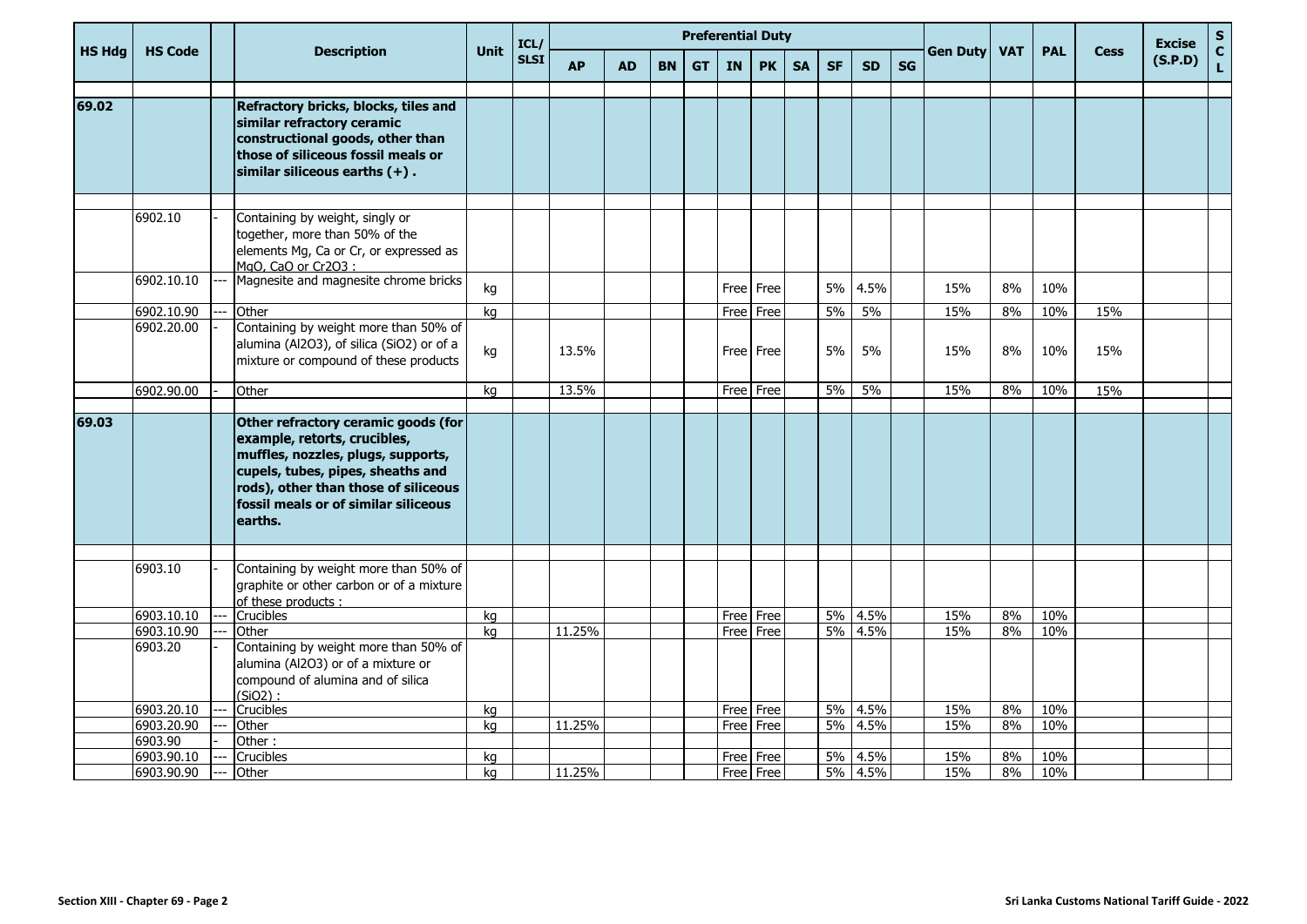|               |                          |                                                                                                                                                       |                | ICL/                   |           |           |           |           | <b>Preferential Duty</b> |             |           |           |           |           |                                            |            |            |                                                                 | <b>Excise</b> | $S_{C}$            |
|---------------|--------------------------|-------------------------------------------------------------------------------------------------------------------------------------------------------|----------------|------------------------|-----------|-----------|-----------|-----------|--------------------------|-------------|-----------|-----------|-----------|-----------|--------------------------------------------|------------|------------|-----------------------------------------------------------------|---------------|--------------------|
| <b>HS Hdg</b> | <b>HS Code</b>           | <b>Description</b>                                                                                                                                    | <b>Unit</b>    | <b>SLSI</b>            | <b>AP</b> | <b>AD</b> | <b>BN</b> | <b>GT</b> | IN                       | <b>PK</b>   | <b>SA</b> | <b>SF</b> | <b>SD</b> | <b>SG</b> | <b>Gen Duty</b>                            | <b>VAT</b> | <b>PAL</b> | <b>Cess</b>                                                     | (S.P.D)       | $\bar{\mathbf{L}}$ |
|               |                          |                                                                                                                                                       |                |                        |           |           |           |           |                          |             |           |           |           |           |                                            |            |            |                                                                 |               |                    |
|               |                          |                                                                                                                                                       |                |                        |           |           |           |           |                          |             |           |           |           |           |                                            |            |            |                                                                 |               |                    |
|               |                          | II.- OTHER CERAMIC PRODUCTS                                                                                                                           |                |                        |           |           |           |           |                          |             |           |           |           |           |                                            |            |            |                                                                 |               |                    |
|               |                          |                                                                                                                                                       |                |                        |           |           |           |           |                          |             |           |           |           |           |                                            |            |            |                                                                 |               |                    |
| 69.04         |                          | Ceramic building bricks, flooring<br>blocks, support or filler tiles and<br>the like.                                                                 |                |                        |           |           |           |           |                          |             |           |           |           |           |                                            |            |            |                                                                 |               |                    |
|               |                          |                                                                                                                                                       |                |                        |           |           |           |           |                          |             |           |           |           |           |                                            |            |            |                                                                 |               |                    |
|               | 6904.10.00<br>6904.90.00 | <b>Building bricks</b>                                                                                                                                | 1000 u<br>kg   |                        |           |           |           |           |                          |             |           |           |           |           | 15%<br>15%                                 | 8%<br>8%   | 10%<br>10% | 40%<br>40%                                                      |               |                    |
|               |                          | Other                                                                                                                                                 |                |                        |           |           |           |           |                          |             |           |           |           |           |                                            |            |            |                                                                 |               |                    |
| 69.05         |                          | Roofing tiles, chimney-pots, cowls,<br>chimney liners, architectural<br>ornaments and other ceramic<br>constructional goods.                          |                |                        |           |           |           |           |                          |             |           |           |           |           |                                            |            |            |                                                                 |               |                    |
|               |                          |                                                                                                                                                       |                |                        |           |           |           |           |                          |             |           |           |           |           |                                            |            |            |                                                                 |               |                    |
|               | 6905.10.00               | Roofing tiles                                                                                                                                         | kg             | TS/S                   |           |           |           |           | Free                     | Free        |           |           |           |           | 15%                                        | 8%         | 10%        | 40%                                                             |               |                    |
|               | 6905.90.00               | Other                                                                                                                                                 | kg             | $\overline{\text{TS}}$ |           |           |           |           | Free                     | Free        |           |           |           |           | 15%                                        | 8%         | 10%        | 40%                                                             |               |                    |
| 69.06         | 6906.00.00               | Ceramic pipes, conduits, guttering<br>and pipe fittings.                                                                                              | kg             |                        |           |           |           |           |                          | Free   Free |           | 5%        | 5%        |           | 15%                                        | 8%         | 10%        | 40%                                                             |               |                    |
| 69.07         |                          | Ceramic flags and paving, hearth or<br>wall tiles; unglazed ceramic mosaic<br>cubes and the like, whether or not<br>on a backing; finishing ceramics. |                |                        |           |           |           |           |                          |             |           |           |           |           |                                            |            |            |                                                                 |               |                    |
|               |                          | Flags and paving, hearth or wall tiles,<br>other than those of subheadings<br>6907.30 and 6907.40 :                                                   |                |                        |           |           |           |           |                          |             |           |           |           |           |                                            |            |            |                                                                 |               |                    |
|               | 6907.21.00               | Of a water absorption coefficent by<br>weight not exceeding 0.5%:                                                                                     |                |                        |           |           |           |           |                          |             |           |           |           |           |                                            |            |            |                                                                 |               |                    |
|               | 6907.21.10               | Wall tiles                                                                                                                                            | m <sup>2</sup> | TS/S                   |           |           |           |           |                          |             |           |           |           |           | 15% or<br>$Rs. 55/=$<br>per $m2$           | 8%         | 10%        | 50% or<br>$Rs.490/=$<br>per m <sup>2</sup>                      |               |                    |
|               | 6907.21.90               | Other                                                                                                                                                 | m <sup>2</sup> | TS/S                   |           |           |           |           |                          |             |           |           |           |           | 15% or<br>per m <sup>2</sup>               |            |            | 50% or<br>Rs. 55/=   8%   10%   Rs. 490/=<br>per m <sup>2</sup> |               |                    |
|               | 6907.22                  | Of a water absorption coefficient by<br>weight exceeding 0.5% but not<br>exceeding 10%:                                                               |                |                        |           |           |           |           |                          |             |           |           |           |           |                                            |            |            |                                                                 |               |                    |
|               | 6907.22.10               | Wall tiles                                                                                                                                            | m <sup>2</sup> | TS/S                   |           |           |           |           |                          |             |           |           |           |           | 15% or<br>$Rs. 55/=$<br>per m <sup>2</sup> | 8%         | 10%        | 50% or<br>$Rs.490/=$<br>per m <sup>2</sup>                      |               |                    |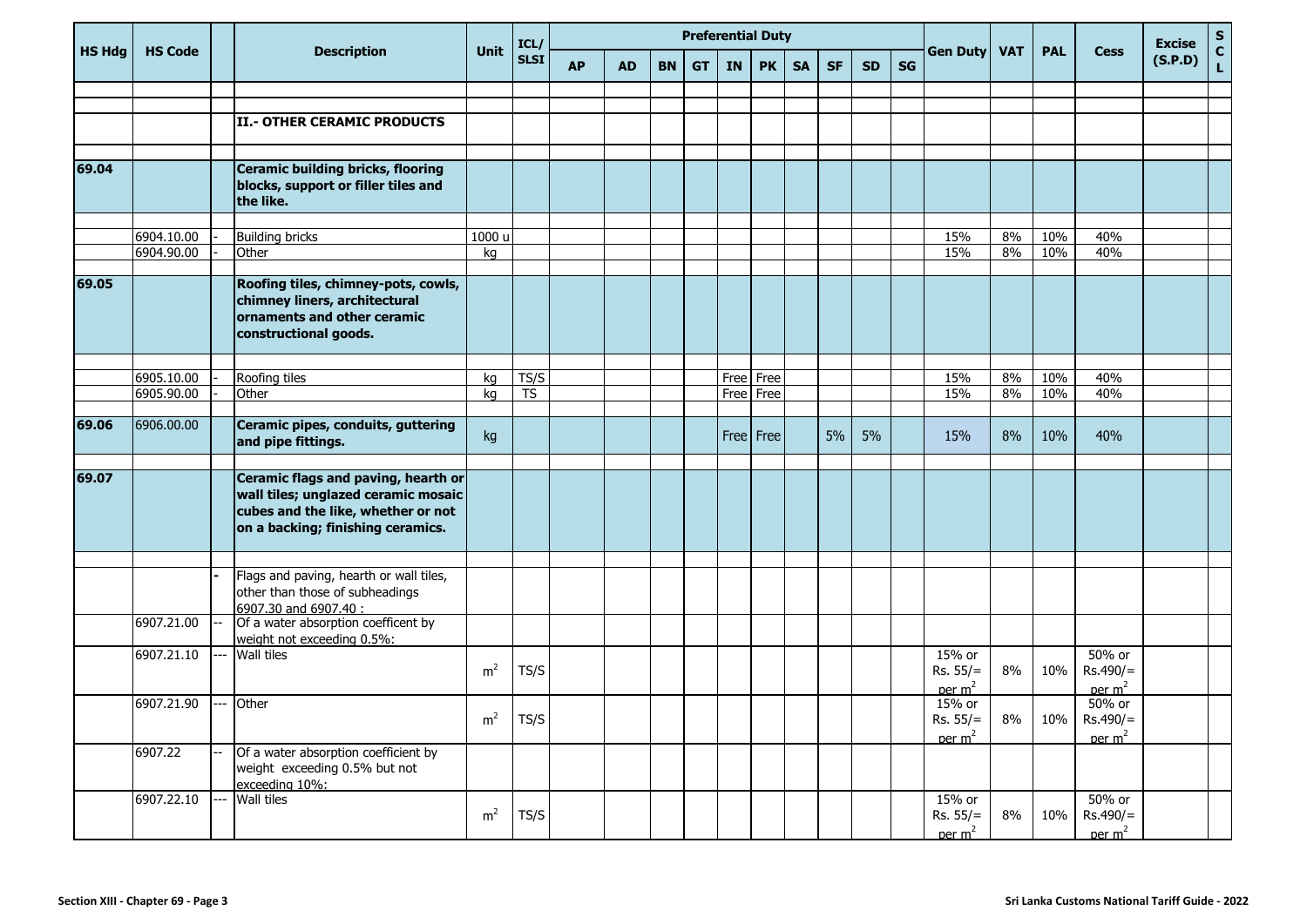|               |                          |     |                                                                     |                | ICL/        | <b>Preferential Duty</b> |           |           |           |                   |             |           |           |            |           |                    |            |            |                    | <b>Excise</b> | ${\sf s}$         |
|---------------|--------------------------|-----|---------------------------------------------------------------------|----------------|-------------|--------------------------|-----------|-----------|-----------|-------------------|-------------|-----------|-----------|------------|-----------|--------------------|------------|------------|--------------------|---------------|-------------------|
| <b>HS Hdg</b> | <b>HS Code</b>           |     | <b>Description</b>                                                  | Unit           | <b>SLSI</b> | <b>AP</b>                | <b>AD</b> | <b>BN</b> | <b>GT</b> | <b>IN</b>         | <b>PK</b>   | <b>SA</b> | <b>SF</b> | <b>SD</b>  | <b>SG</b> | <b>Gen Duty</b>    | <b>VAT</b> | <b>PAL</b> | <b>Cess</b>        | (S.P.D)       | $\mathbf{C}$<br>L |
|               |                          |     |                                                                     |                |             |                          |           |           |           |                   |             |           |           |            |           |                    |            |            |                    |               |                   |
|               | 6907.22.90               | L.  | Other                                                               |                |             |                          |           |           |           |                   |             |           |           |            |           | 15% or             |            |            | 50% or             |               |                   |
|               |                          |     |                                                                     | m <sup>2</sup> | TS/S        |                          |           |           |           |                   |             |           |           |            |           | $Rs. 55/=$         | 8%         | 10%        | $Rs.490/=$         |               |                   |
|               |                          |     |                                                                     |                |             |                          |           |           |           |                   |             |           |           |            |           | per $m2$           |            |            | per $m2$           |               |                   |
|               | 6907.23                  |     | Of a water absorption coefficient by<br>weight exceeding 10%:       |                |             |                          |           |           |           |                   |             |           |           |            |           |                    |            |            |                    |               |                   |
|               | 6907.23.10               | --- | <b>Wall tiles</b>                                                   |                |             |                          |           |           |           |                   |             |           |           |            |           | 15% or             |            |            | 50% or             |               |                   |
|               |                          |     |                                                                     | m <sup>2</sup> | TS/S        |                          |           |           |           |                   |             |           |           |            |           | $Rs. 55/=$         | 8%         | 10%        | $Rs.490/=$         |               |                   |
|               | 6907.23.90               | --- | Other                                                               |                |             |                          |           |           |           |                   |             |           |           |            |           | per $m2$<br>15% or |            |            | per $m2$<br>50% or |               |                   |
|               |                          |     |                                                                     | m <sup>2</sup> | TS/S        |                          |           |           |           |                   |             |           |           |            |           | $Rs. 55/=$         | 8%         | 10%        | $Rs.490/=$         |               |                   |
|               |                          |     |                                                                     |                |             |                          |           |           |           |                   |             |           |           |            |           | per m <sup>2</sup> |            |            | per m <sup>3</sup> |               |                   |
|               | 6907.30.00               |     | Mosaic cubes and the like, other than                               |                |             |                          |           |           |           |                   |             |           |           |            |           | 15% or             |            |            | 50% or             |               |                   |
|               |                          |     | those of subheading 6907.40                                         | m <sup>2</sup> | TS/S        |                          |           |           |           |                   |             |           |           |            |           | $Rs. 55/=$         | 8%         | 10%        | $Rs.490/=$         |               |                   |
|               |                          |     |                                                                     |                |             |                          |           |           |           |                   |             |           |           |            |           | per m <sup>2</sup> |            |            | per m <sup>4</sup> |               |                   |
|               | 6907.40.00               |     | Finishing ceramics                                                  |                |             |                          |           |           |           |                   |             |           |           |            |           |                    |            |            |                    |               |                   |
|               |                          |     |                                                                     |                | <b>TS</b>   |                          |           |           |           |                   |             |           |           |            |           | 15% or             |            |            | 50% or             |               |                   |
|               |                          |     |                                                                     | m <sup>2</sup> |             |                          |           |           |           |                   |             |           |           |            |           | $Rs. 55/=$         | 8%         | 10%        | $Rs.490/=$         |               |                   |
|               |                          |     | Ceramic Tiles and Porcealain Tiles                                  |                |             |                          |           |           |           |                   |             |           |           |            |           | per m2             |            |            | per $m2$           |               |                   |
|               |                          |     |                                                                     |                | TS/S        |                          |           |           |           |                   |             |           |           |            |           |                    |            |            |                    |               |                   |
|               |                          |     |                                                                     |                |             |                          |           |           |           |                   |             |           |           |            |           |                    |            |            |                    |               |                   |
| [69.08]       |                          |     |                                                                     |                |             |                          |           |           |           |                   |             |           |           |            |           |                    |            |            |                    |               |                   |
| 69.09         |                          |     | Ceramic wares for laboratory,                                       |                |             |                          |           |           |           |                   |             |           |           |            |           |                    |            |            |                    |               |                   |
|               |                          |     | chemical or other technical uses;                                   |                |             |                          |           |           |           |                   |             |           |           |            |           |                    |            |            |                    |               |                   |
|               |                          |     | ceramic troughs, tubs and similar                                   |                |             |                          |           |           |           |                   |             |           |           |            |           |                    |            |            |                    |               |                   |
|               |                          |     | receptacles of a kind used in                                       |                |             |                          |           |           |           |                   |             |           |           |            |           |                    |            |            |                    |               |                   |
|               |                          |     | agriculture; ceramic pots, jars and                                 |                |             |                          |           |           |           |                   |             |           |           |            |           |                    |            |            |                    |               |                   |
|               |                          |     | similar articles of a kind used for                                 |                |             |                          |           |           |           |                   |             |           |           |            |           |                    |            |            |                    |               |                   |
|               |                          |     | the conveyance or packing of                                        |                |             |                          |           |           |           |                   |             |           |           |            |           |                    |            |            |                    |               |                   |
|               |                          |     | $goods (+)$ .                                                       |                |             |                          |           |           |           |                   |             |           |           |            |           |                    |            |            |                    |               |                   |
|               |                          |     |                                                                     |                |             |                          |           |           |           |                   |             |           |           |            |           |                    |            |            |                    |               |                   |
|               |                          |     | Ceramic wares for laboratory, chemical<br>of other technical uses : |                |             |                          |           |           |           |                   |             |           |           |            |           |                    |            |            |                    |               |                   |
|               | 6909.11.00               |     | Of porcelain or china                                               | kg             |             |                          |           |           |           | Free Free         |             |           | 5%        | 5%         |           | 15%                | 8%         | 10%        | 15%                |               |                   |
|               | 6909.12.00               |     | Articles having a hardness equivalent to                            | kg             |             |                          |           |           |           |                   | Free Free   |           | 5%        | 5%         |           | 15%                | 8%         | 10%        | 15%                |               |                   |
|               |                          |     | 9 or more on the Mohs scale                                         |                |             |                          |           |           |           |                   |             |           |           |            |           |                    |            |            |                    |               |                   |
|               | 6909.19                  |     | Other:                                                              |                |             |                          |           |           |           |                   |             |           |           |            |           |                    |            |            |                    |               |                   |
|               | 6909.19.10<br>6909.19.90 | --- | <b>Filter Candles</b><br>Other                                      | kg<br>kg       |             |                          |           |           |           | Free Free<br>Free | Free        |           | 5%<br>5%  | 4.5%<br>5% |           | 15%<br>15%         | 8%<br>8%   | 10%<br>10% | 15%                |               |                   |
|               | 6909.90.00               |     | Other                                                               | kg             |             | 13.5%                    | 13.5%     |           |           |                   | Free   Free |           | 5%        | 5%         |           | 15%                | 8%         | 10%        | 15%                |               |                   |
|               |                          |     |                                                                     |                |             |                          |           |           |           |                   |             |           |           |            |           |                    |            |            |                    |               |                   |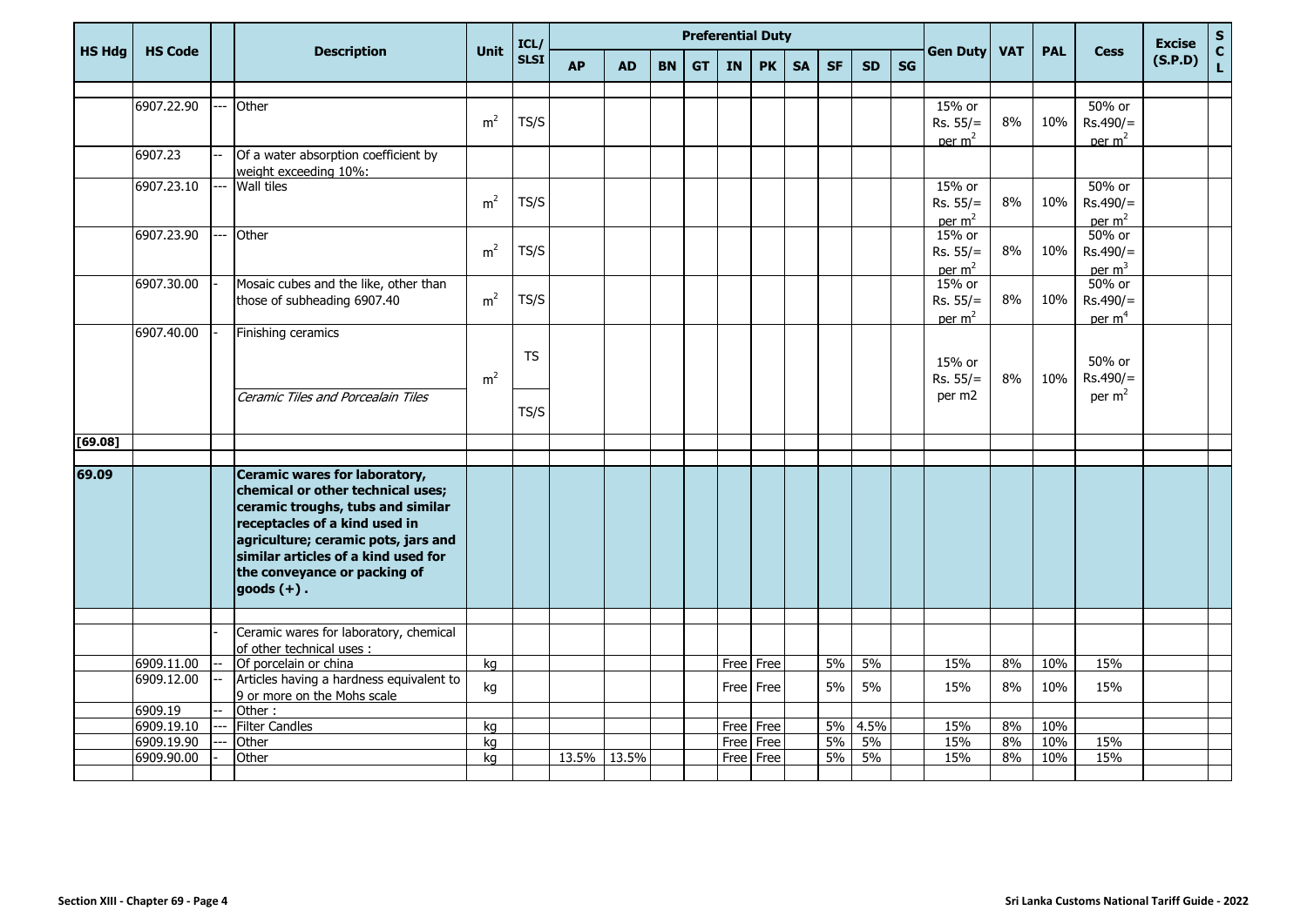| <b>SG</b><br><b>SD</b> | <b>Gen Duty</b>                | <b>VAT</b>                 | <b>PAL</b> | <b>Cess</b>                    | <b>Excise</b><br>(S.P.D) | $rac{S}{C}$        |
|------------------------|--------------------------------|----------------------------|------------|--------------------------------|--------------------------|--------------------|
|                        |                                |                            |            |                                |                          | $\bar{\mathbf{L}}$ |
|                        |                                |                            |            |                                |                          |                    |
|                        |                                |                            |            |                                |                          |                    |
|                        | 15% or<br>$Rs. 12/=$           | 8%                         | 10%        | Rs. 75/-<br>per kg             |                          |                    |
|                        | 15%                            | 8%                         | 10%        | Rs. 155/-                      |                          |                    |
|                        |                                |                            |            |                                |                          |                    |
|                        | $Rs. 12/=$<br>per ka           | 8%                         | 10%        | Rs. 75/-<br>per kg             |                          |                    |
|                        | 15%                            | 8%                         | 10%        | Rs. 155/-<br>per kg            |                          |                    |
|                        |                                |                            |            |                                |                          |                    |
|                        |                                |                            |            |                                |                          |                    |
|                        | 15% or<br>$Rs. 14/=$<br>per kg | 8%                         | 10%        | 15% or<br>$Rs.120/=$<br>per kg |                          |                    |
|                        | 15% or<br>$Rs. 14/=$<br>per kg | 8%                         | 10%        | 15% or<br>$Rs.120/=$<br>per kg |                          |                    |
|                        |                                |                            |            |                                |                          |                    |
|                        |                                |                            |            |                                |                          |                    |
|                        | $Rs. 10/=$<br>per kg           | 8%                         | 10%        | $Rs.120/=$<br>per kg           |                          |                    |
|                        | 15% or<br>$Rs. 10/=$<br>per kg | 8%                         | 10%        | 15% or<br>$Rs.120/=$<br>per kg |                          |                    |
|                        |                                | per kg<br>15% or<br>15% or |            |                                | per kg<br>15% or         |                    |